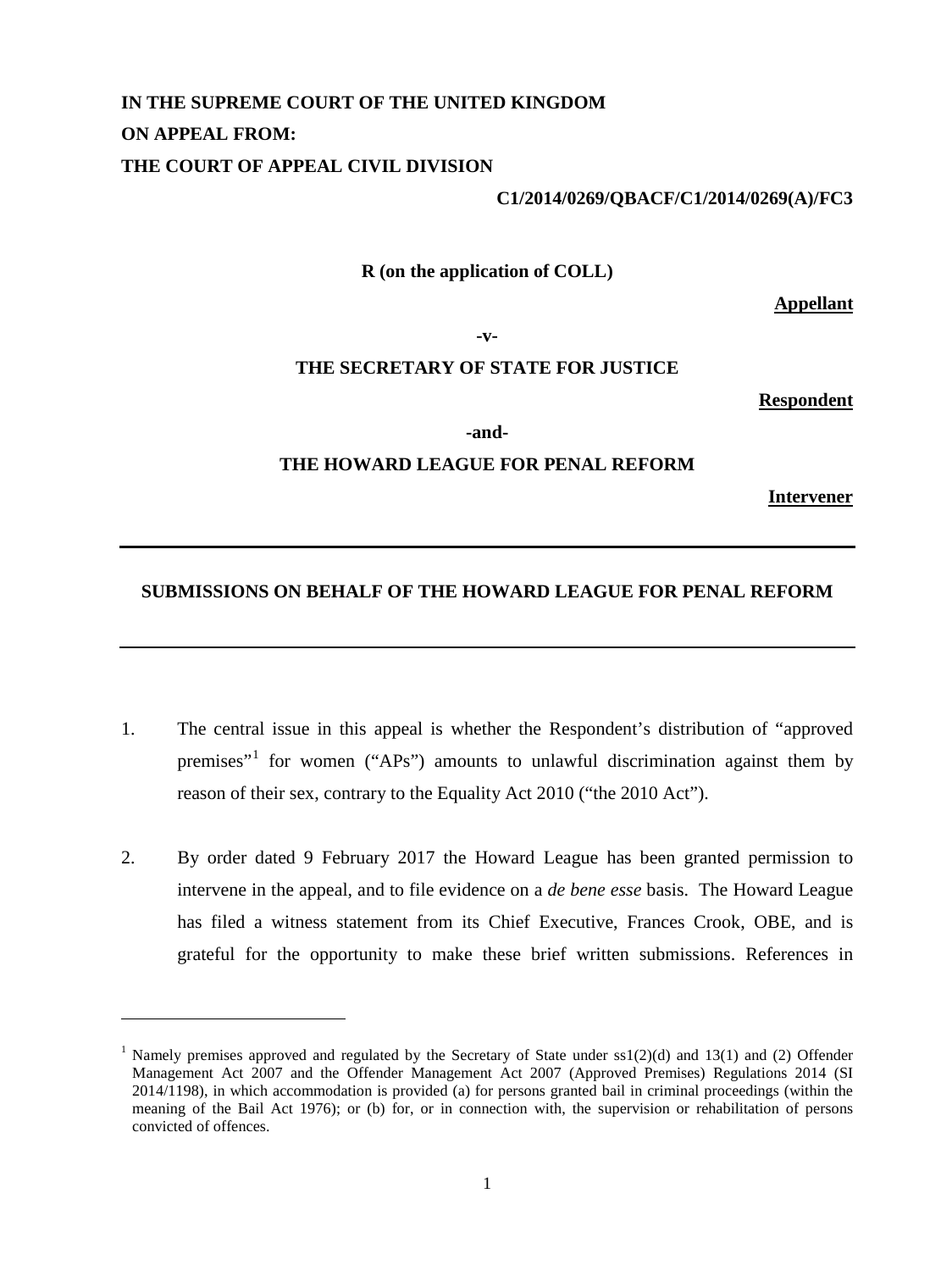parentheses to 'FRC' are to the witness statement of Frances Rachel Crook OBE, dated 20 February 2017. References in parentheses to 'App' are to the Appendix (Core Bundle).

- 3. The Howard League has particular expertise in the subject matter of this appeal due to its extensive and ongoing record of research, legal work, casework, policy and campaigning in relation to the criminal justice system and to women in particular (FRC  $\S$ §1.1 – 1.5; and Exhibit FC/1).
- 4. The Howard League does not intend to make submissions on the discrimination law issues in this appeal regarding the interpretation of the 2010 Act, including whether any discrimination found to have occurred is "direct" (contrary to s.13 thereof) or "indirect" (contrary to s.19), or the nature of any applicable "*provision, criterion or practice*" (for the purposes of  $ss.19(1)$  and (2) of the 2010 Act).
- 5. Generally, it is hoped that Ms Crook's evidence will assist the Court by providing it with "*a more rounded picture than it would otherwise obtain*" when considering the significant public interest issues raised by this appeal (per Lord Hoffmann, *E v. The Chief Constable of the Royal Ulster Constabulary (Northern Ireland Human Rights Commission intervening)* [2008] UKHL66, [2009] 1 AC 536, at paragraph 2).
- 6. Given the well recognised differences in the characteristics, and needs, of male and female offenders, the Howard League accepts and indeed endorses the argument that accommodation for women released on bail and in particular for those released on licence from custody should be different from that provided for men.
- 7. However the Howard League submits that AP accommodation for women is not only different but less favourable to women as the very small number of units and their geographic spread – with none for example in Wales or London – means that women are less likely to be accommodated near their former homes, families and sources of support including statutory services such as children's services.
- 8. As Ms Crook's evidence explains, while a minority of women may need to be accommodated away from their home area in order to avoid, for example, a former partner, most will suffer detriment from being located in an AP further away from home: women in prison are already particularly vulnerable and therefore it is particularly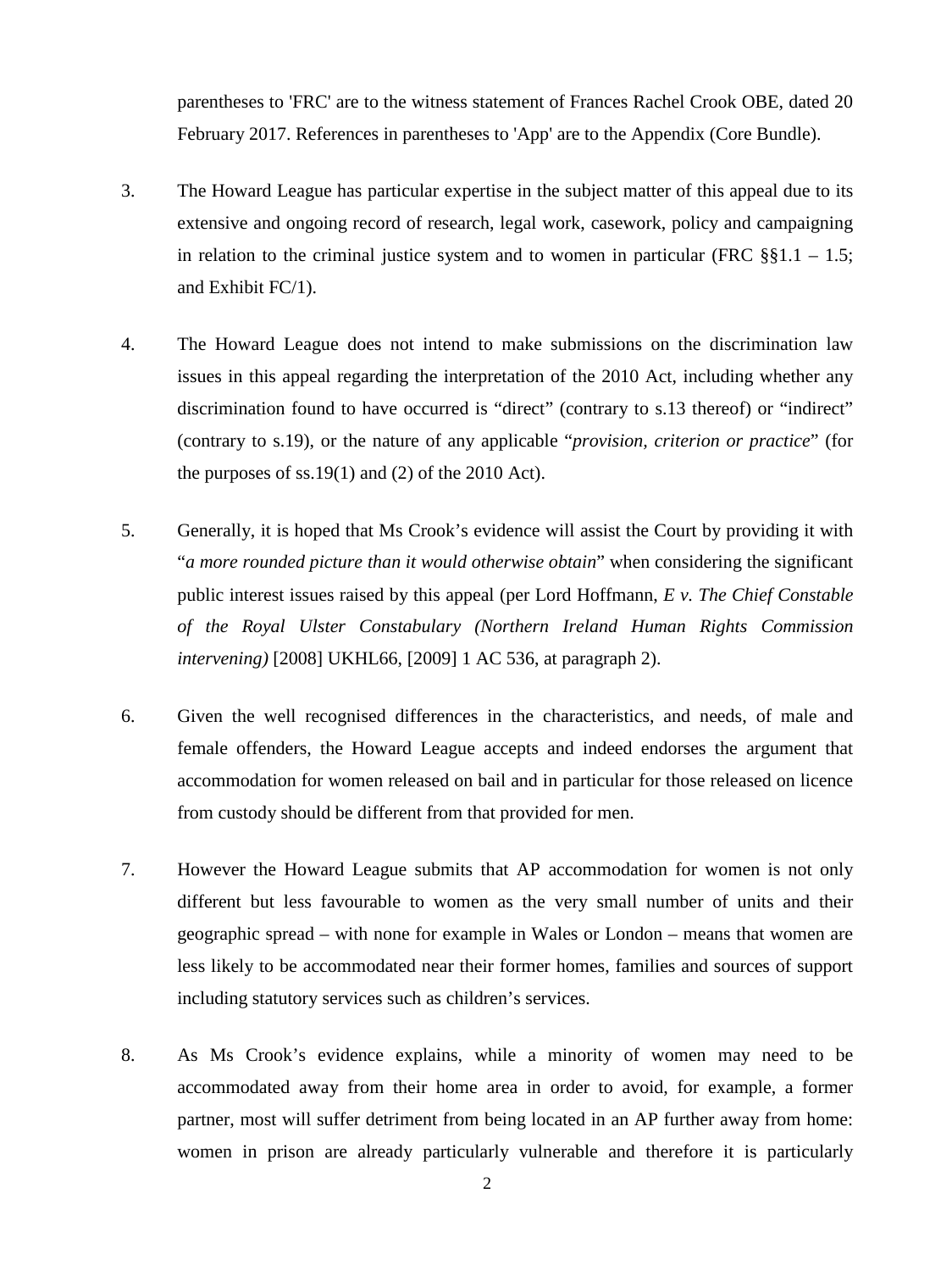important that they can maintain contact with family members and support services, in particular their children and children's services who are likely to have become involved upon the mother's imprisonment (FRC §§3.9 - 3.14).

- 9. Accordingly the Howard League submits that the evidence before the Court shows that:
	- (i) In relation to the provision of APs, women are indeed treated "*less favourably*" than men for the purposes of s.13(1);
	- (ii) They are also thereby placed at a "*particular disadvantage*" on account of their sex for the purposes of s.19(2)(b); and
	- (iii) They are also thereby subjected to a "*detriment*" for the purposes of s.29.
- 10. The particularly adverse experience of women in other aspects of the prison system as described by Ms Crook (FRC Section 2 and §3.1 - 3.8) and Baroness Corston ("*[p]rison is disproportionably harsher for women because prisons and the practices within them have for the most part been designed for men*" (§ 5; App. 248)) compounds the less favourable treatment, disadvantage and detriment caused by the AP provision.
- 11. Moreover the evidence from Ms Crook as to the deficiencies in the manner in which the criminal justice system caters generally to the needs of women (FRC Sections 2 and 3) and as to feasible alternative approaches (FRC Section 4) illustrates the sort of crucial matters that bear on the questions of whether:
	- (i) Any indirect discrimination can be justified under s.19 $(2)(d)$ ; and/or
	- (ii) Any direct or indirect discrimination is a proportionate means of meeting a legitimate aim and thus rendered lawful by paragraph  $26(1)(b)$  and/or  $26(2)(c)$  of Schedule 3.
- 12. As to these two issues, the Howard League notes that the Respondent has not appealed Cranston J's finding that she has not complied with the public sector equality duty under s.149 of the 2010 Act and that she has not addressed the "*possible impacts*" or assessed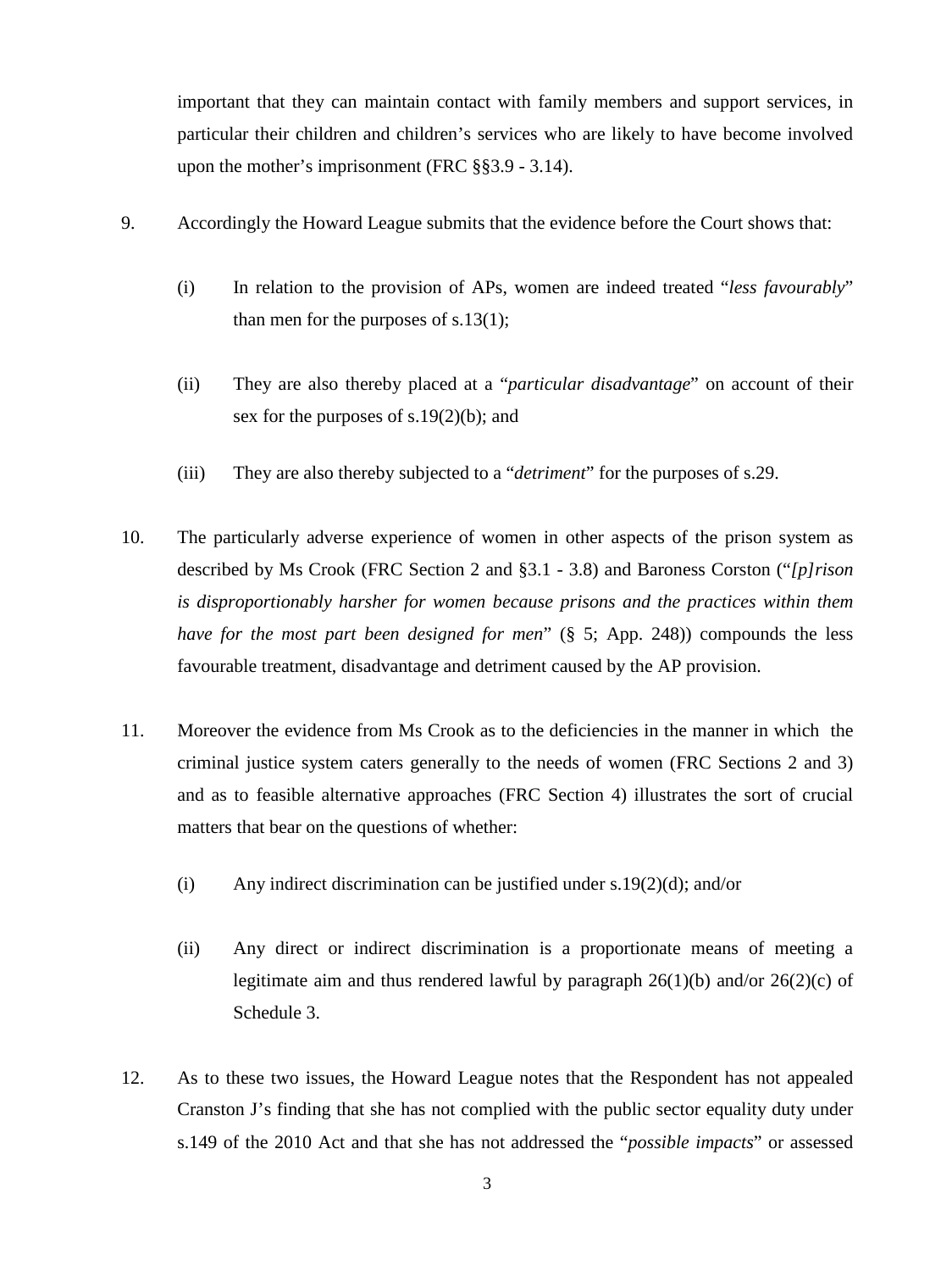"*whether there is a disadvantage, how significant this is, and what steps might be taken to mitigate it*" (§ 65; App. 44) in respect of AP provision. This must bear on whether the Respondent can show justification for either of the two purposes set out in the preceding paragraph.

13. The Howard League submits that Ms Crooks' evidence illustrates that the less favourable treatment, disadvantage and detriment suffered by women in the provision of APs is a result of the Respondent's failure to provide APs according to an evidence-based scheme that would respond to the needs and characteristics of women offenders, and indeed that this reflects a wider flaw in the approach to the provision that is made for female offenders.

> **HENRIETTA HILL QC Doughty Street Chambers**

**SALLY IRELAND Garden Court Chambers**

**20 February 2017**